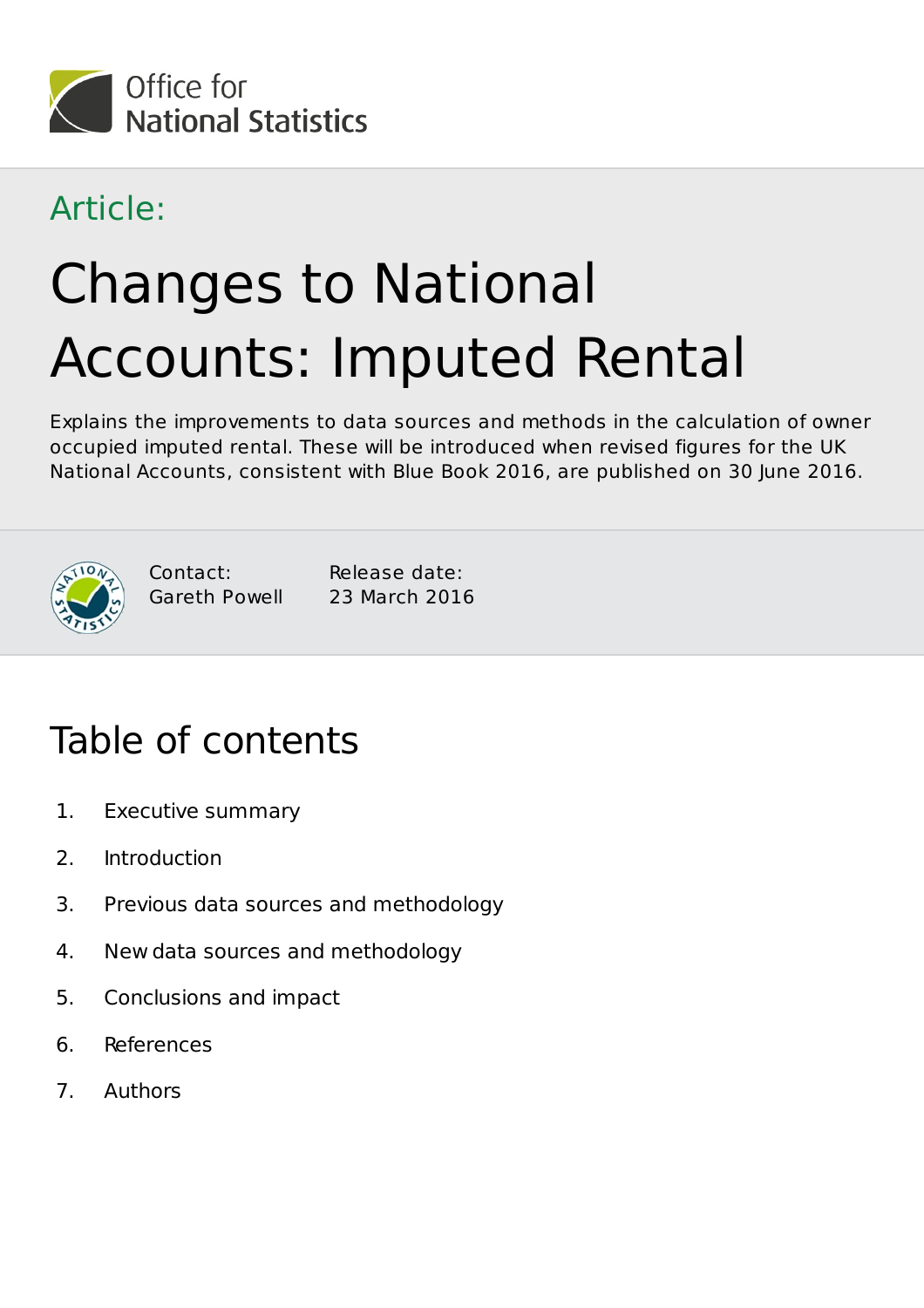## 1. Executive summary

This article explains the improvements to data sources and methods in the calculation of owner-occupied imputed rental. These will be introduced when revised figures for the UK National Accounts, consistent with Blue Book 2016, are published on 30 June 2016. These will change the level and growths of the current price (CP) and chained volume measures (CVM) of gross domestic product (GDP).

As outlined in the Impact on GDP current price annual estimates, 1997 to 2011 article (http://www.ons.gov.uk/ons/guide-method/method-

quality/specific/economy/national-accounts/changes-to-national-accounts/blue-bookand-pink-book-2015-changes/national-accounts-for-blue-book-2015--cross-borderproperty-income.pdf), published on 24 February, these changes will have a substantial impact both on imputed rental itself and on total current price GDP. As the source of volume data is mostly unchanged, the impact on the chained volume measure of GDP will be much smaller, as described in more detail in the Impact of Blue Book 2016 changes on chained volume measure gross domestic product estimates, 1997 to 2011

(https://www.ons.gov.uk/economy/nationalaccounts/uksectoraccounts/articles/nation alaccountsarticles/impactofbluebook2016changesonchainedvolumemeasuregrossd omesticproductestimates1997to2011) published on 23 March.

Because the current price series was already constrained into line with the Consumer Price Index (including Housing) CPIH from 2010 onwards (which is closer to the improved method now being introduced), revisions to growth in that period are smaller, though the level is changed in line with the new data. Prior to 2010 the growth and the level are now being aligned with the prices measured in administrative data rather than the Living Costs and Food Survey (LCF).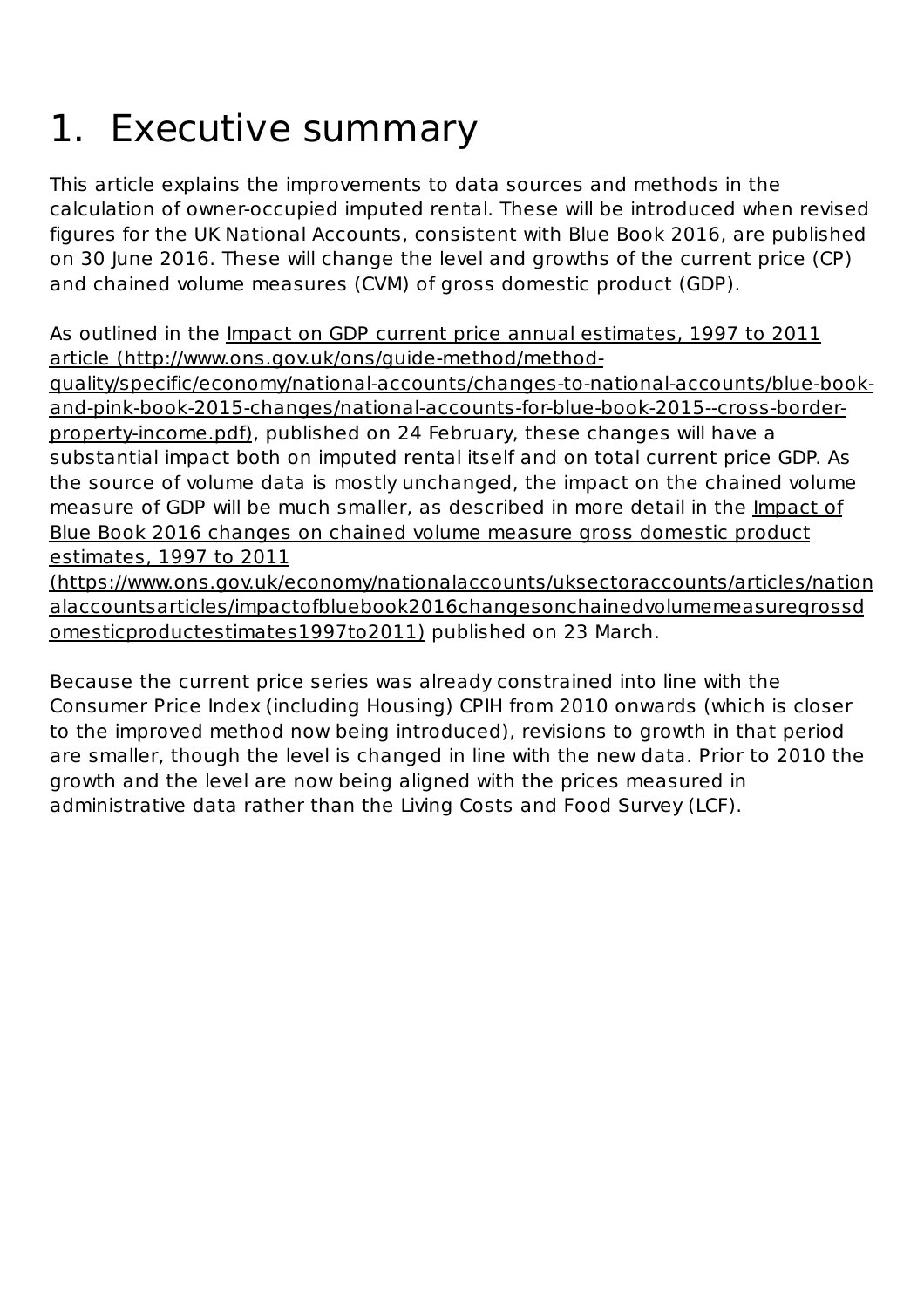#### 2. Introduction

Owner-occupiers' imputed rental is an estimate of the housing services consumed by households who are not actually renting their residence. It can be thought of as the amount that non-renters pay themselves for the housing services that they produce.

As such, imputed rental should represent the economic value per period to home owners of their dwellings, equivalent to if they were to rent out their properties. By definition, however, a homeowner does not receive payment on their property, and so the payment must be "imputed".

Measurement of imputed rental is important to ensure that, for comparisons over time and between countries, the valuation of housing services is calculated on a consistent basis. Different countries and periods will have a different composition of owner-occupied housing and rentals. For example, two home-owners would still consume the same amount of housing services as if they both rented their homes to each other, and we need to include these services in the national accounts.

Imputed rental represents around 10% of GDP as measured by expenditure.

### 3. Previous data sources and methodology

Before 2010, the existing estimates of actual and imputed rental are based on price information from the Living Costs and Food (LCF) survey and housing stock levels from the Department for Communities and Local Government (DCLG).

The LCF data are based on around 400 households' rental prices per quarter, including those renting from public sector and housing associations and also including both furnished and unfurnished properties.

For the current price estimate, a rent-per-room figure is calculated using the LCF and then multiplied by the number of owner-occupied rooms given by DCLG.

For the chained volume measure (CVM), the owner-occupied housing stock estimate from DCLG is used, with an adjustment applied to reflect the assumption that there is a constant rate of improvement in quality.

When the CPIH was introduced in 2013, this showed a different evolution in prices for owner-occupiers (the OOH series) from the implied deflator calculated from the current price and CVM imputed rental estimates (see Figure 1).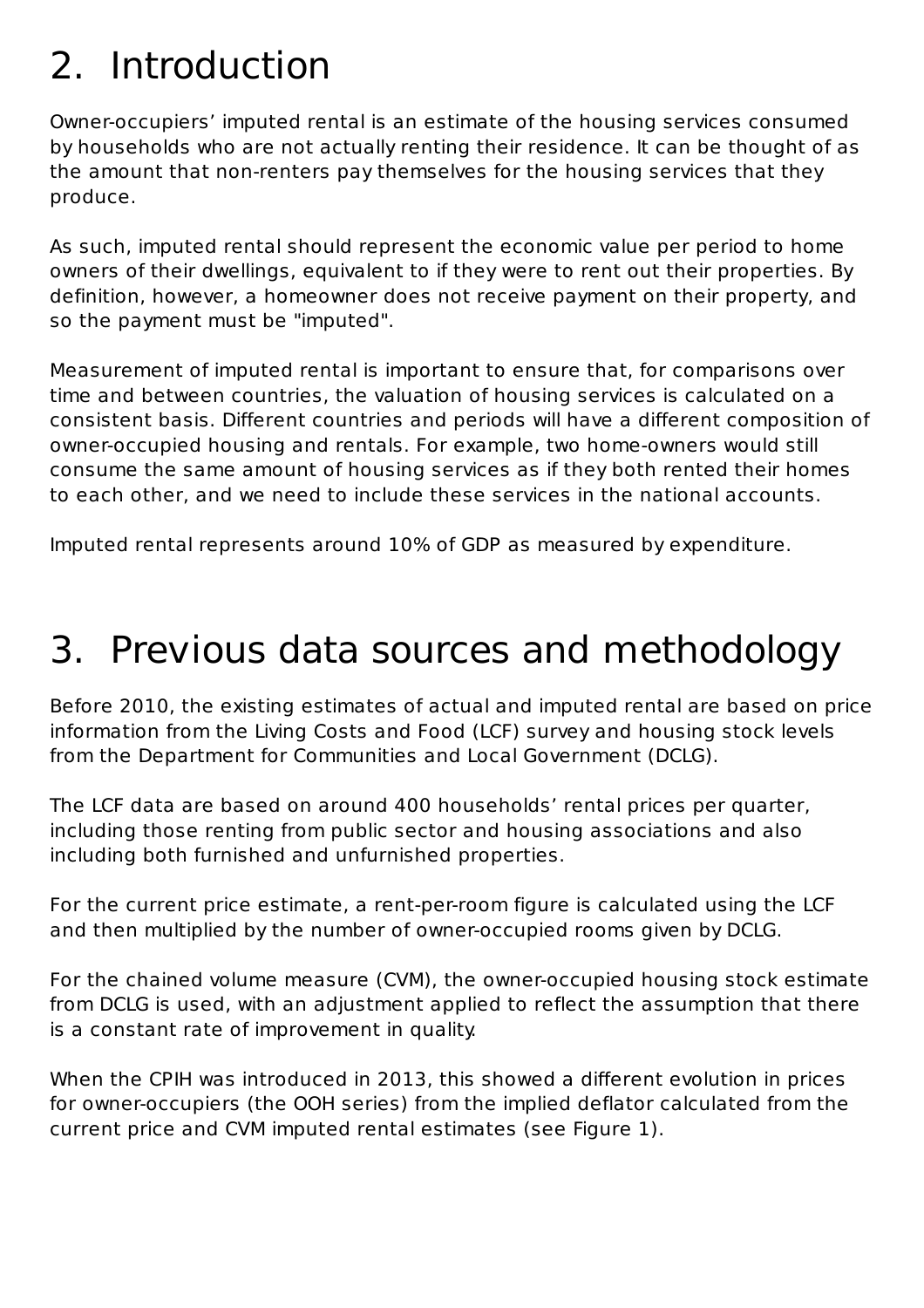#### **Figure 1: Implied deflator (LCF method) and CPIH deflator for UK owner-occupied housing, 2005 to 2009 (2009=100)**



We implemented an interim solution in Blue Book 2014, fixing the current price imputed rental series so that it grew in line with the slower-growing CPIH deflator. This improvement was implemented for 2010 onwards, as only this period was open for revision at the point of introduction. Although this improved the series for the most recent period, bringing it in line with the CPIH, it also led to a discontinuity (which has now been removed in the new method).

While this discontinuity mainly affected the current price series, it also indirectly affected total household final consumption expenditure (HHFCE) CVM estimates. This was because in order to prevent the 2010 discontinuity in the current price imputed rental series from unduly influencing total current price HHFCE growth, balancing adjustments were applied across HHFCE components for 2010. These totalled around £4 billion in current prices, but no more than £400 million in any given COICOP. The adjustments also affected the relevant CVM series and as they are now not needed as the discontinuity has been resolved, their removal has some impact on the total HHFCE CVM series.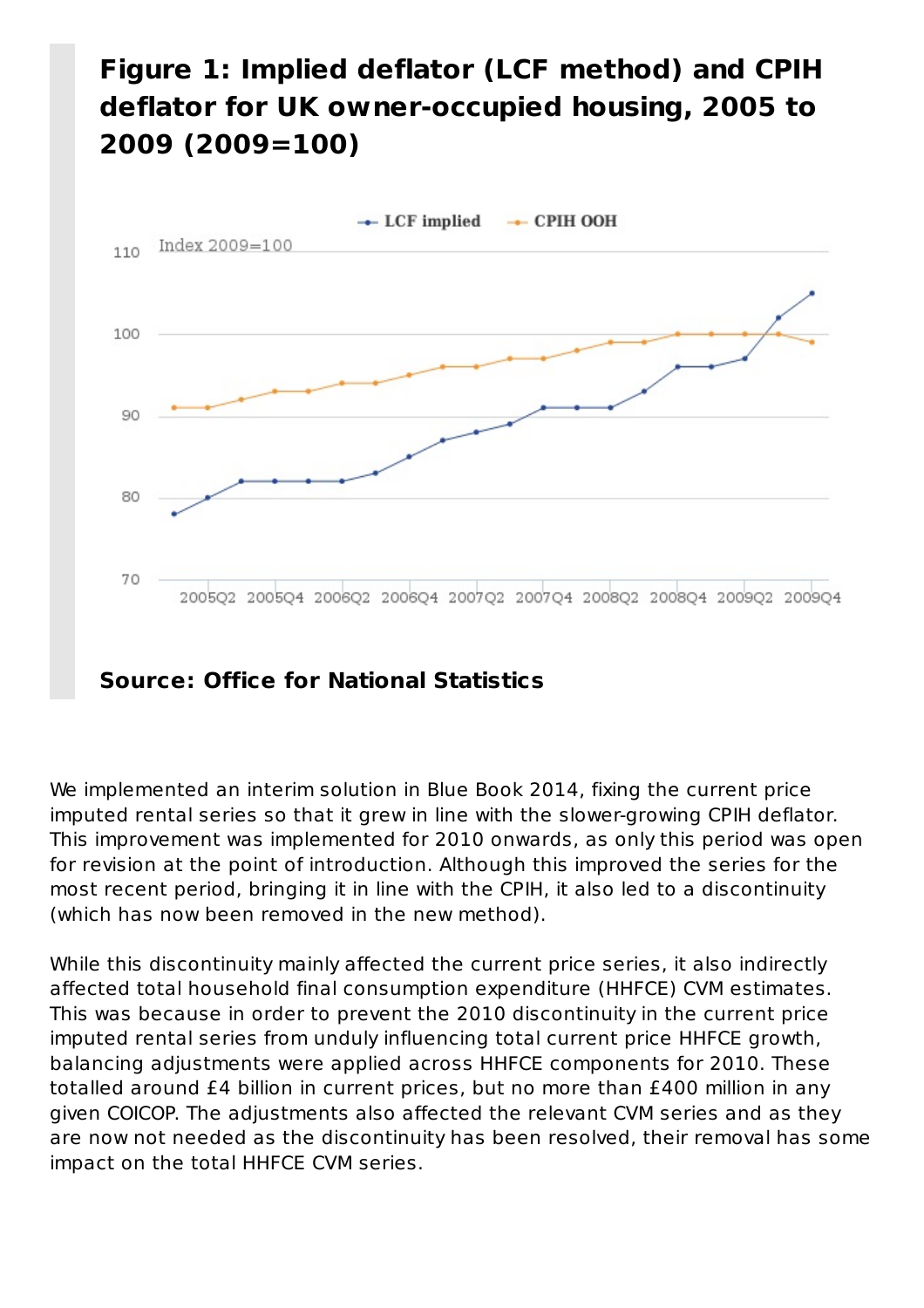#### 4. New data sources and methodology

The new approach, to be implemented in Blue Book 2016, will use Valuation Office Agency (VOA) data and similar data from the devolved administrations, instead of the LCF. These sources have much larger sample sizes than the LCF (for example, around 500,000 properties per year in the VOA data), and this also allows us to use an improved methodology using stratification. In addition, only more representative properties (for example, no furnished dwellings) are used in the estimation.

The current price measure is calculated first. The population is stratified by region and dwelling type. The regions used are the 12 NUTS1 region (http://www.ons.gov.uk/methodology/geography/ukgeographies/administrativegeogra phy/england)s (that is, Wales, Scotland, Northern Ireland and the 9 English regions) and the dwelling types are flats, terraced houses, semi-detached houses and detached houses.

Within each of these strata, imputed rental is calculated as the average price of a privately rented unfurnished dwelling, multiplied by the number of dwellings. The price here comes from the administrative data sources, while the number of dwellings is still sourced from DCLG.

Total imputed rental in current prices is then the sum of the imputed rental across all the strata.

The OOH component of CPIH is then used to deflate the current price estimate to produce a chained volume measure of imputed rental.

The new data sources for prices are used from 2006 onwards for English regions, while for the other countries they begin later. As such, we use backcasting (using the LCF data) in order to take the time-series back to 1997. The price data are also forecast to the latest period (where data are not yet available) at the strata level using standard ONS forecasting principles

(http://webarchive.nationalarchives.gov.uk/20160105160709/http://www.ons.gov.uk/o ns/guide-method/method-quality/specific/gss-methodology-series/ons-working-paperseries/index.html).

Similarly, the total stock by region data starts from 2006 and total stock by dwelling type is available from 1999. Backcasting is again used to take the series back to 1997 and are forecast to the latest period at a strata level, where data are not yet available.

Pre-1997 data will also be made available in line with other historic National Accounts series.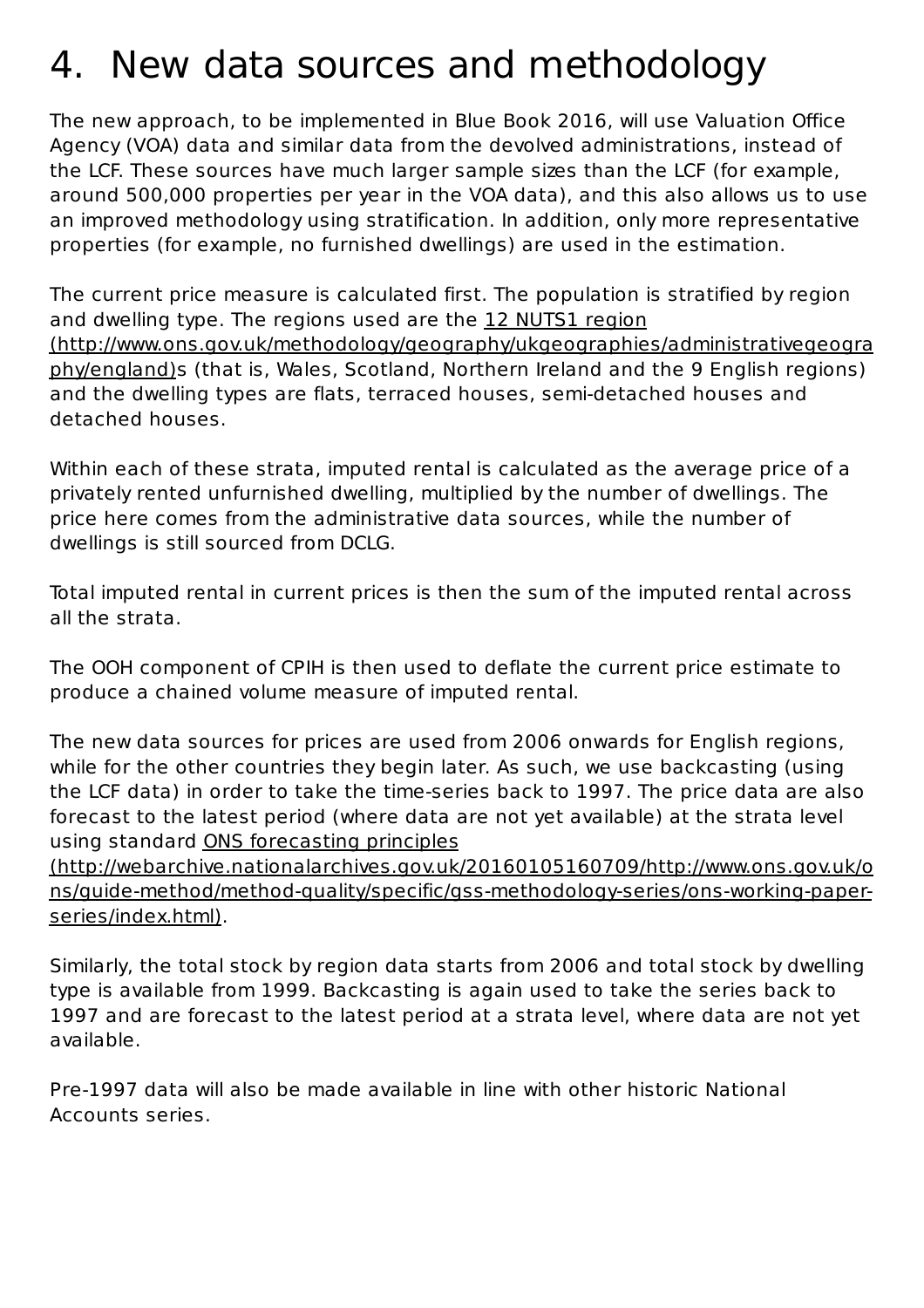It is worth noting that the average prices used include all relevant dwellings in the region/dwelling type. This differs from the CPIH method, which uses matched-pairs of dwellings across time. This is because the CPIH is trying to isolate changes in price from changes in the quality of the product being sold. If rental prices went up because poor quality rentals were replaced with higher quality rentals, this change should not be captured in the CPIH as it is not a price change – but it would (and should) be captured within the National Accounts.

The previous imputed rental method largely assumed that the quality of owneroccupied housing increased at a fixed rate. In the new method, changes in the quality of housing stock are included in the CP series. The CVM series also includes quality changes in each period, because quality changes are not removed by the deflation process. This is as intended and should be reflected in both the current price and volume measures of GDP, as they represent an aspect of the real output taking place.

To create a quarterly path, the owner-occupied housing element of quarterly CPIH is used to estimate price changes within a year, benchmarked to the annual values, while the stock data are interpolated.

As well as owner-occupiers, who make up the bulk of the data, rental estimates are also imputed for rent-free dwellings and second homes.

The improvements to the value of imputed rental on second homes in the UK detailed in this article impact on the value of inward imputed rental and outward imputed rental (that is, the export and import of housing services related to foreign owned second homes).

Inward imputed rental is the value of the housing services that non-resident owners consume while occupying their own home in the UK. This is included in the National Accounts and Balance of Payments as an export of housing services. Inward imputed rental (the export of housing services) is estimated as a proportion of the total imputed rental for second homes in the UK and as such has been revised in line with the revisions to total imputed rental. In other words, a proportion of the second homes in the UK are foreign-owned so a proportion of the imputed rental of these homes is inward imputed rental.

Outward imputed rental is the housing service that UK home owners consume while occupying their second home abroad. This is included in the National Accounts and Balance of Payments as an import of housing services. Outward imputed rental (the import of housing services) is assumed to have a relationship with inward imputed rental (the export of housing services) proportionate to the ratio of the stock value of UK-owned second homes abroad to the stock value of foreign-owned second homes in the UK (for which the stock values are sourced from the English Housing Survey).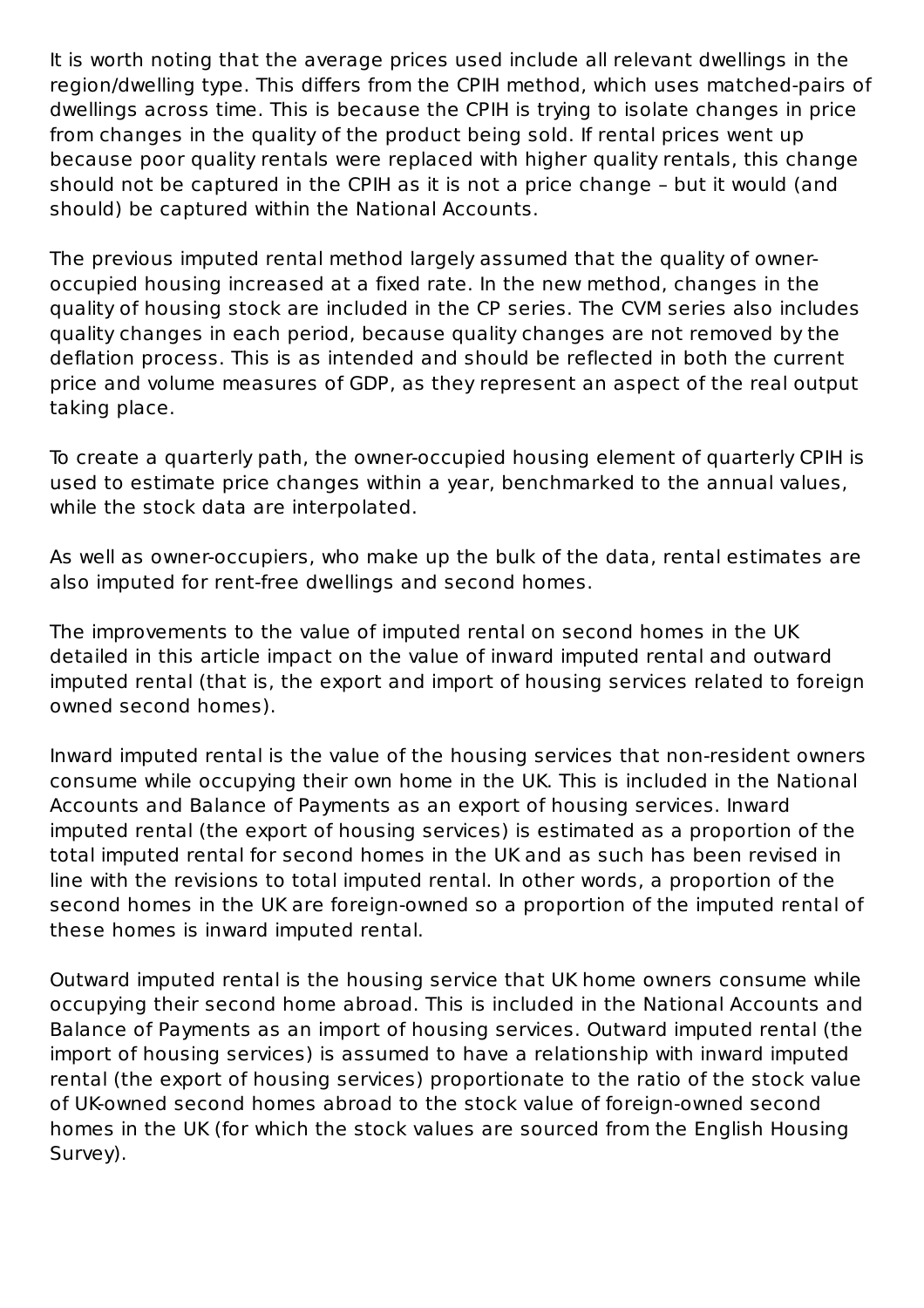As such, the estimates of inward and outward imputed rental (that is, the import and export of housing services for foreign-owned second homes) are affected by this change to the imputed rental of second homes in the UK, even though the method for calculating

(http://webarchive.nationalarchives.gov.uk/20160105160709/http://www.ons.gov.uk/o ns/guide-method/method-quality/specific/economy/national-accounts/changes-tonational-accounts/blue-book-and-pink-book-2015-changes/index.html) the relevant imports and exports has not been altered. Similarly, the net trade balance on imputed rentals has therefore changed.

The impact on GDP from the changes to imputed rental exports is small. The impact on the balance of trade is no greater than £600 million in a single year, in current prices

### 5. Conclusions and impact

These changes lead to significant improvements in the estimates of imputed rental. The administrative data is more comprehensive than the survey data previously used and allows us to improve the conceptual consistency between the data collected and the estimates being calculated. Further, because the method is naturally aligned with the CPIH, the discontinuity in 2010 can be removed and the whole of the series will be on a comparable basis.

The expected impacts of these changes on current price estimates in Blue Book 2016 are set out in the article Impact on GDP current price (CP) annual estimates, 1997 to 2011

(http://www.ons.gov.uk/economy/nationalaccounts/uksectoraccounts/articles/nation alaccountsarticles/impactofbluebook2016changesoncurrentpricegrossdomesticprod uctestimates1997to2011). Their effect is to raise the level of the estimates of imputed rental and to lower the growth of the pre-2010 series. Because of this lower growth rate pre-2010, the series diverge most in the earliest periods.

The discontinuity in the 2009 to 2010 growth rate has been removed as a consistent compilation methodology is now applied throughout the series (see Figure 2).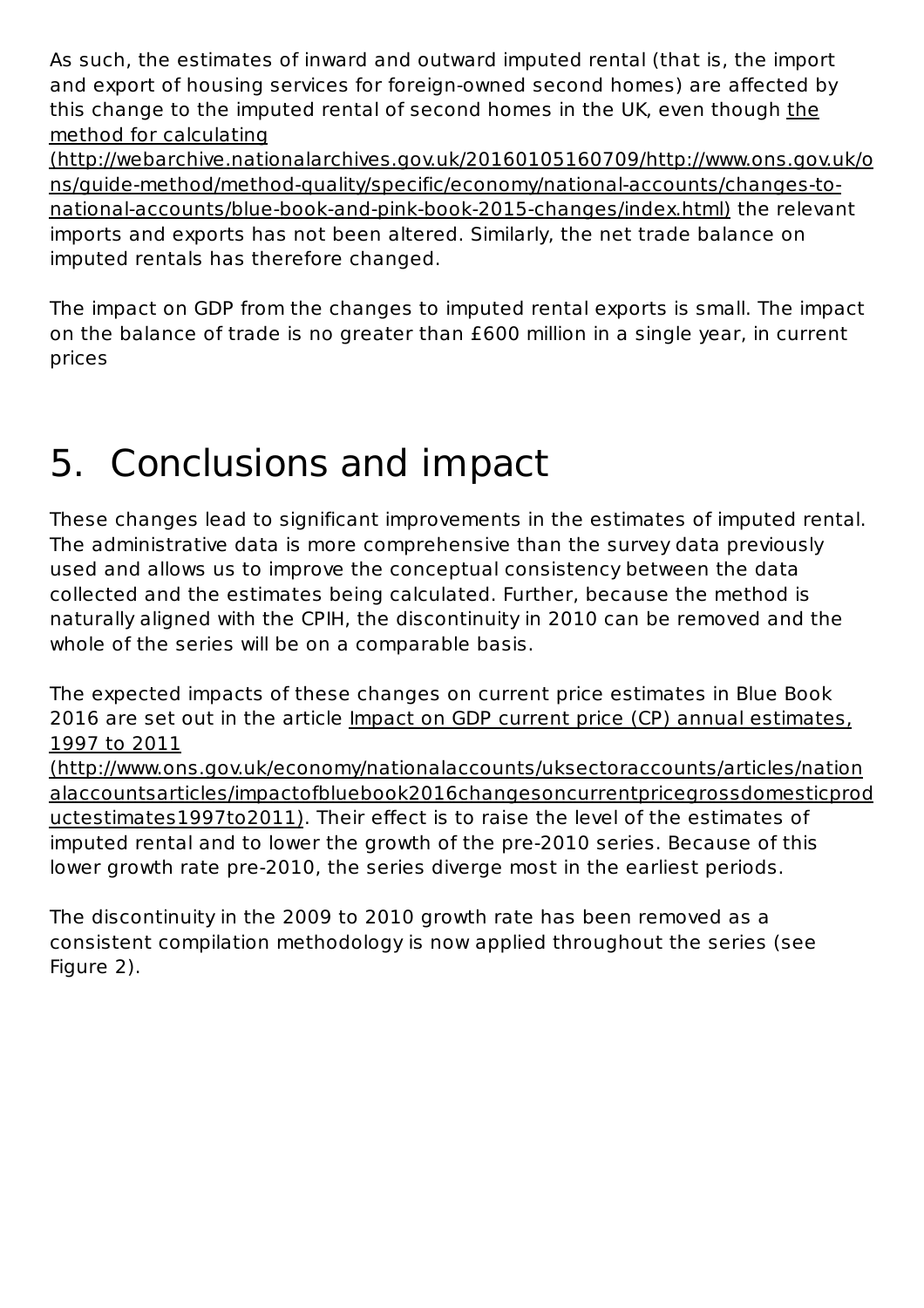

#### **Figure 2: Commodity 04.2 - imputed rentals for housing, in the UK, current price, 1997 to 2014**

#### **Source: Office for National Statistics**

These methodological changes also impact on the CVM series (see Figure 3). However, as much of the change is caused by switching from LCF price estimates to VOA price estimates, this does not impact as strongly on volume. As such, the revisions to the CVM growth rates are smaller than the CP growth revisions. This also lessens the impact on the estimate of top level GDP in real terms.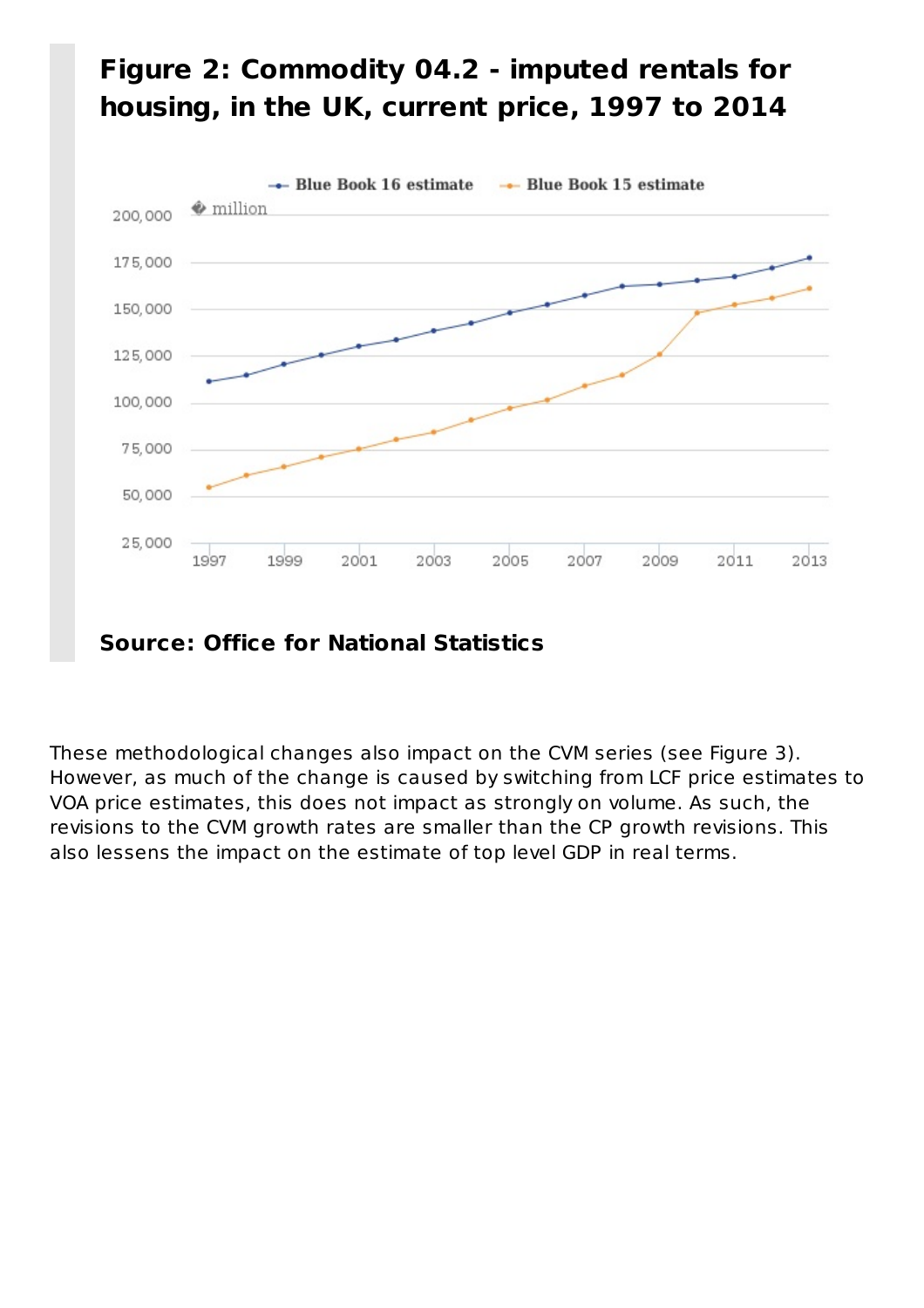#### **Figure 3: Commodity 04.2 - imputed rentals for housing, in the UK, chained volume measure yearon-year growth rates, 1998 to 2013**



**Source: Office for National Statistics**

Generally, the differences in direction between CP and CVM revisions are due to the change in deflator – that is, the CPIH alignment – and as such the revisions in 2011 to 2013, where we were already CPIH aligned, are more similar. The largest outlier is 2010 and this is due to the unwinding of the discontinuity caused by the interim method, which had a much more significant impact on the CP estimates than on the CVM.

As can be seen, these methodological changes also affect the CVM series. However, as much of the change is caused by switching price estimates, the volume series is less affected. While over the long-term CVM growth is similar in both the old and new series, the inclusion of a measure of quality growth in the CVM makes the new series less constant, because quality changes are recorded as they happen rather than as a long-term average.

For example, a decrease in the deflator in 2010, alongside a relatively smooth CP series, gives an increase in CVM growth for 2010. As such, this change is driven by changes in the measured quality. (Also see Explaining private rental growth (http://webarchive.nationalarchives.gov.uk/20160105160709/http://www.ons.gov.uk/o ns/guide-method/user-guidance/prices/cpi-and-rpi/index.html)).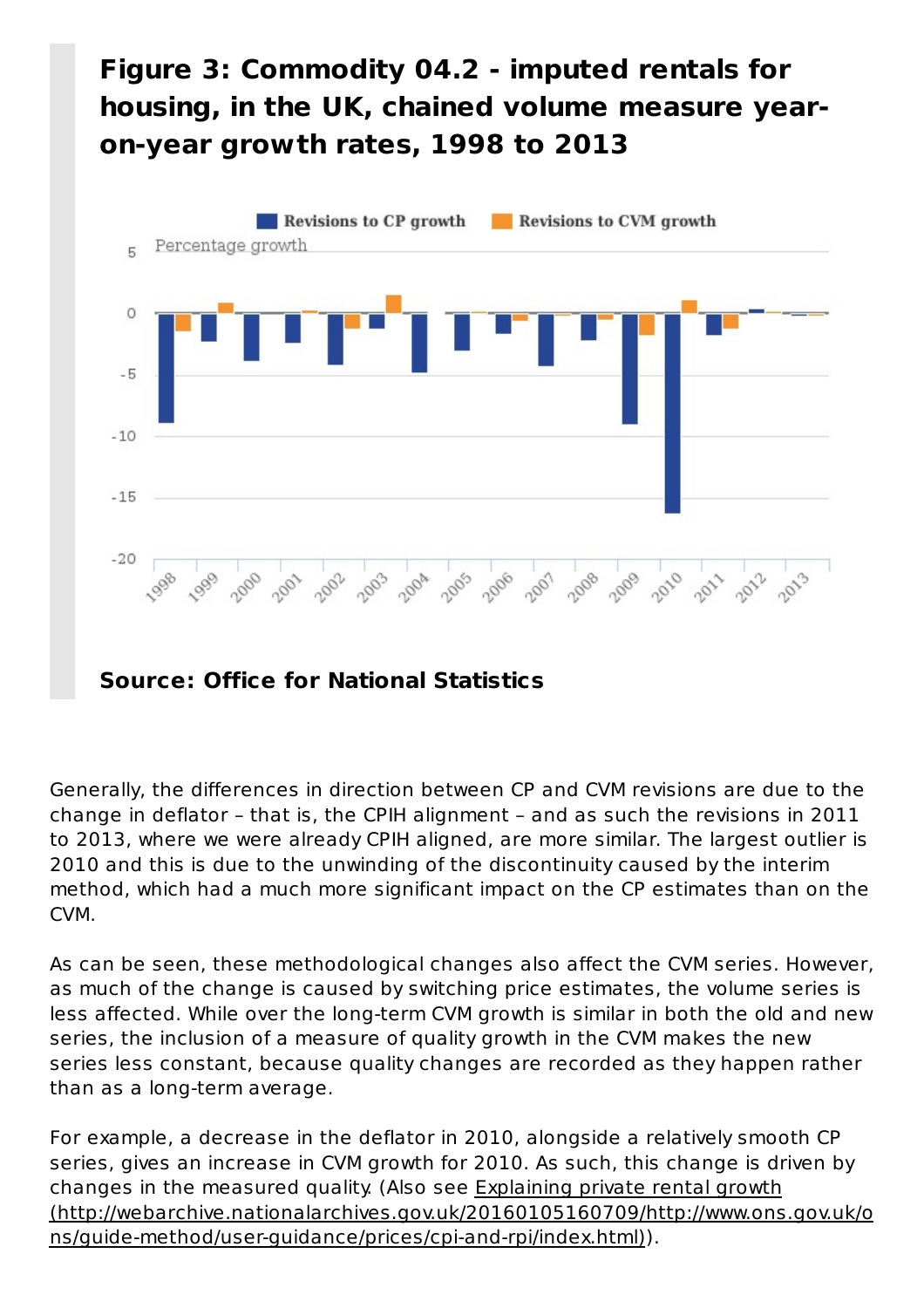Further to these methodological changes, there are further revisions at total HHFCE level due to the unwinding of the discontinuity (as described in the Previous Sources and Methodology section) which affect the level of 2010 and therefore the growth rates in 2010 and 2011. These will affect both the CP and CVM levels of HHFCE in these 2 years by a similar amount to the methods change itself.

For further information on the impact of these changes on total GDP, see the Impact of Blue Book 2016 changes on chained volume measure gross domestic product estimates, 1997 to 2011

(https://www.ons.gov.uk/economy/nationalaccounts/uksectoraccounts/articles/nation alaccountsarticles/impactofbluebook2016changesonchainedvolumemeasuregrossd omesticproductestimates1997to2011]) available on our website.

#### 6. References

- 1. ONS (2016): GDP Current Price annual estimates, 1997 to 2011 (http://www.ons.gov.uk/economy/nationalaccounts/uksectoraccounts/articles/na tionalaccountsarticles/impactofbluebook2016changesoncurrentpricegrossdome sticproductestimates1997to2011)
- 2. ONS (2015): Practical Guidance on Modelling for National Accounts (http://webarchive.nationalarchives.gov.uk/20160105160709/http://www.ons.gov. uk/ons/guide-method/method-quality/specific/gss-methodology-series/onsworking-paper-series/index.html)
- 3. ONS (2015): Methodological improvements to National Accounts for Blue Book 2015: Cross-Border Property Income (http://webarchive.nationalarchives.gov.uk/20160105160709/http://www.ons.gov. uk/ons/guide-method/method-quality/specific/economy/nationalaccounts/changes-to-national-accounts/blue-book-and-pink-book-2015 changes/index.html)
- 4. ONS (2015): Explaining private rental growth (http://webarchive.nationalarchives.gov.uk/20160105160709/http://www.ons.gov. uk/ons/guide-method/user-guidance/prices/cpi-and-rpi/index.html)
- 5. ONS (2016): Impact of Blue Book 2016 changes on chained volume measure gross domestic product estimates, 1997 to 2011 (https://www.ons.gov.uk/economy/nationalaccounts/uksectoraccounts/articles/n ationalaccountsarticles/impactofbluebook2016changesonchainedvolumemeasu regrossdomesticproductestimates1997to2011)